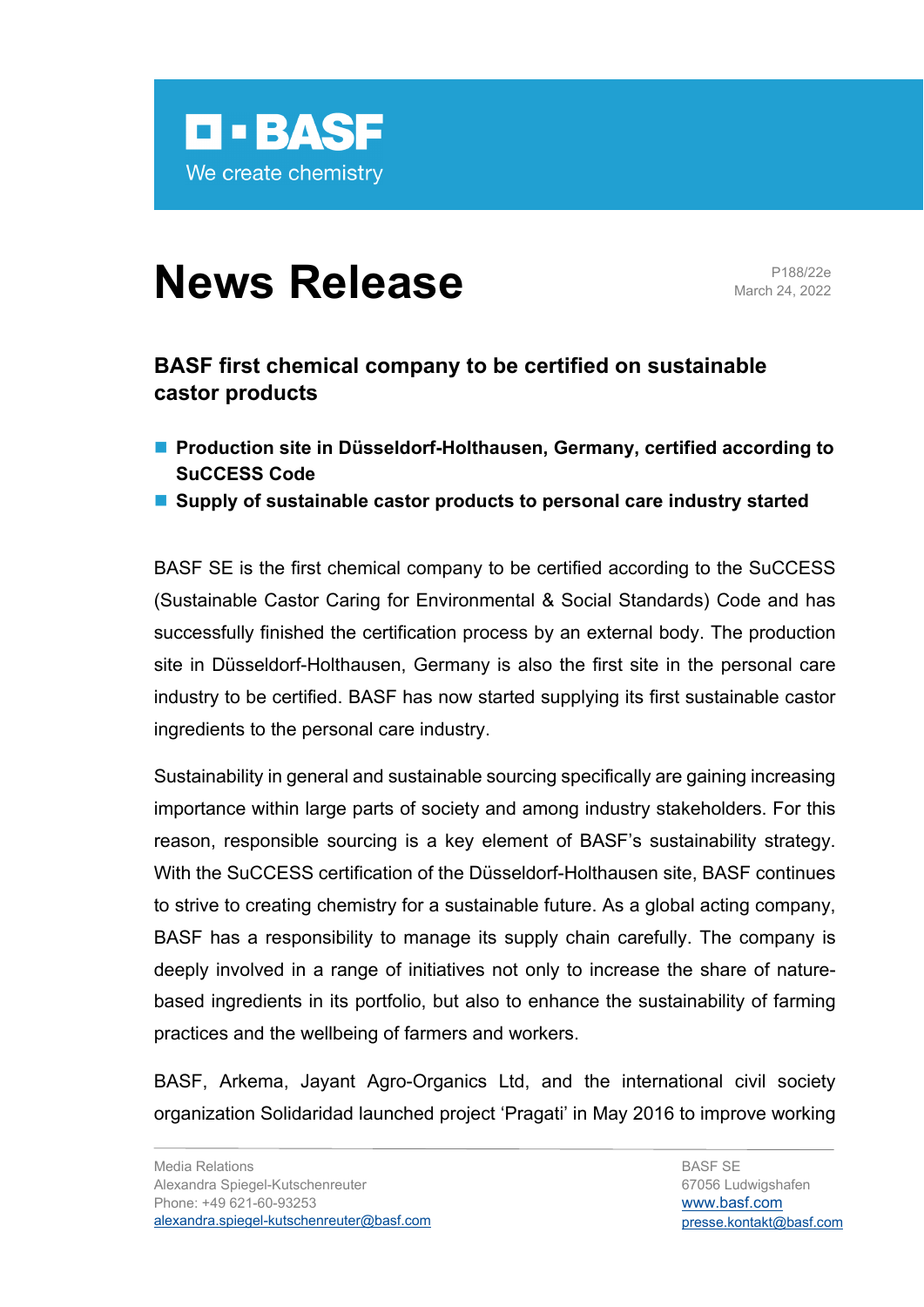conditions, create awareness for sustainable farming and increase yields thanks to more efficient farming practices. The Pragati project was driven by a baseline survey of more than 1,000 castor farmers in Gujarat, India, where the majority of the world's castor supply originates. The goal is to support the sustainable production of castor beans to establish sustainable supply chains that amongst others increase the yields and income of the farmers. Since the project was initiated, more than 5,800 smallholders and over 13,300 hectares of land have been certified for sustainable castor cultivation.

The Code SuCCESS is designed by multiple partners and stakeholders to ensure the objective of Pragati project and to develop sustainability principles for castor seeds that will guide and further allow castor producers to offer certified sustainable castor in the global market. The SuCCESS Code adopted 11 principles of ownership and provides smallholders with on-field support for ensuring monitoring and compliance with 41 mandatory and 25 non-mandatory control points. Only SuCCESS-certified Sustainable Castor Association (SCA) members can claim to supply sustainable castor products.

Pragati is the Hindi word for progress. Visit www.castorsuccess.org for more details.

## **About the Care Chemicals division at BASF**

The BASF division Care Chemicals offers a broad range of ingredients for personal care, home care, industrial & institutional cleaning, and technical applications. We are a leading global supplier for the cosmetics industry as well as the detergents and cleaners industry, and support our customers with innovative and sustainable products, solutions and concepts. The division's high-performance product portfolio includes surfactants, emulsifiers, polymers, emollients, chelating agents, cosmetic active ingredients and UV filters. We have production and development sites in all regions and are expanding our presence in emerging markets. Further information is available online at www.carechemicals.basf.com.

## **About BASF**

At BASF, we create chemistry for a sustainable future. We combine economic success with environmental protection and social responsibility. Around 111.000 employees in the BASF Group contribute to the success of our customers in nearly all sectors and almost every country in the world. Our portfolio comprises six segments: Chemicals, Materials, Industrial Solutions, Surface